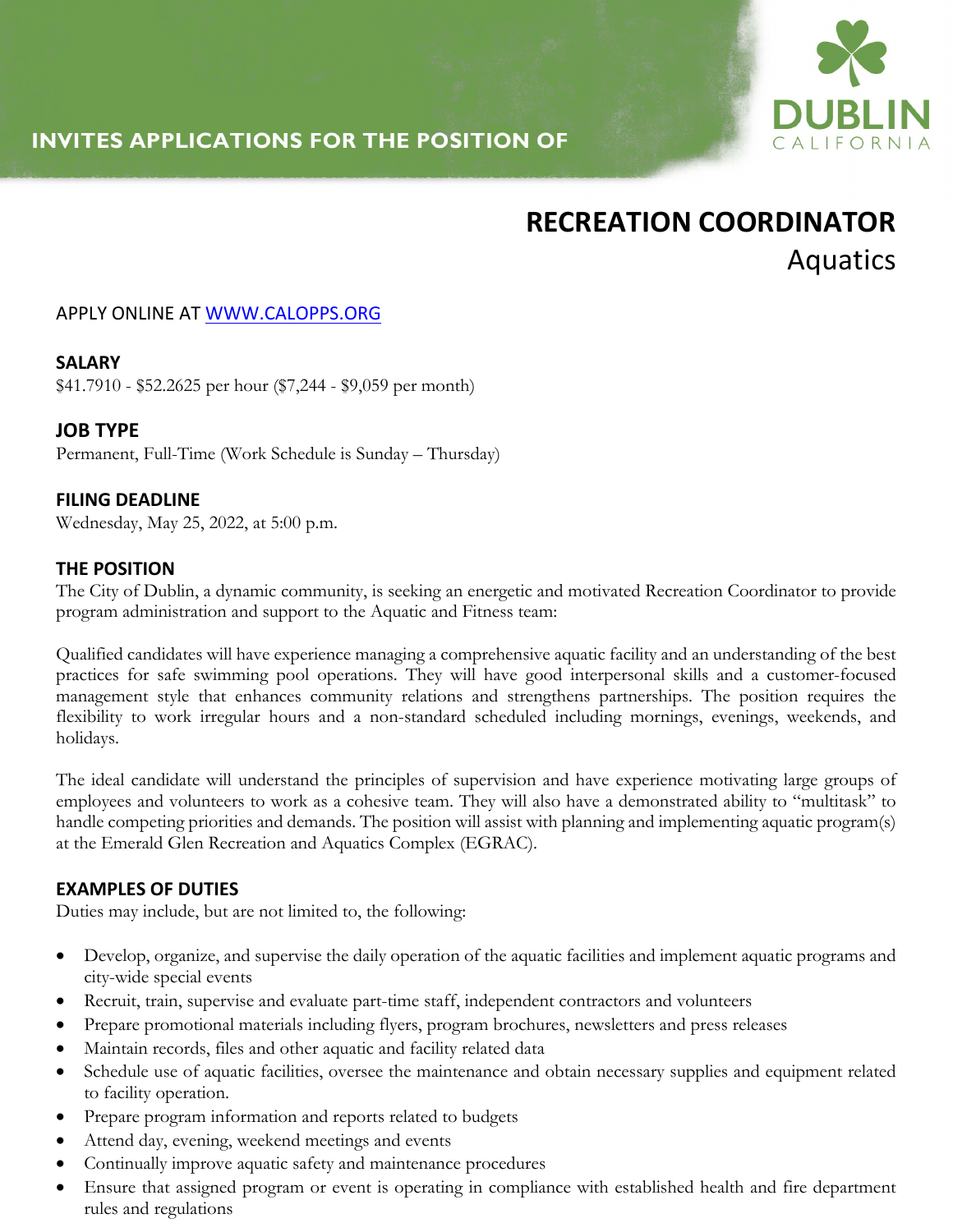- Oversee program-related equipment and infrastructure maintenance, by evaluating materials and equipment requirements
- Procure and manage supplies, material, and equipment used in activities; conduct inventory.
- Conduct evaluations of assigned program areas for quality and effectiveness and formulates recommendations for review regarding improved services, development, or cancellation of programs
- Ensure that City recreational activities start and finish in the prescribed manner and time frames
- Inspect aquatic facilities for safety and appearance
- Notify participants for scheduling events and registration requirements
- Other duties as assigned

# **CANDIDATE QUALIFICATIONS**

- 1. Experience: Two years' experience performing progressively responsible paid work in Parks and Community Services and/or Recreation programs is required; supervisory experience is preferred.
- 2. Education/Training: Equivalent to an Associate's (A. A. or A. S.) degree from an accredited college or university with major course work in recreation, leisure activities or a closely related field. A Bachelor's degree is desirable.
- 3. Licenses/Certificates: Possession of a valid California Class C drivers' license and Certificate of Automobile Insurance for Personal Liability. The following certifications are desirable at the time of employment, or must be obtained within one year:
	- American Red Cross Lifeguard Training
	- Lifeguard Training Instructor
	- Water Safety Instructor
	- CPR for the Professional Rescuer
	- First Aid for Public Safety Personnel and
	- National Recreation & Park Association Aquatic Facility Operator.

#### **Knowledge of:**

- Principles and practices of record keeping
- Principles and practices of basic supervision and training methods and techniques
- Accepted techniques and methodology of supervising program activities and personnel
- Preparing press releases, brochures, and other promotional literature
- Principles and practices of standard safety precautions
- Methods of program planning and evaluation
- Operational characteristics of the assigned recreation program

#### **Ability To:**

- Work independently under minimal supervision
- Schedule, train, and supervise the work of others
- Problem solve conflicts and disputes
- Assist in the operations of assigned recreation programs
- Express ideas and communicate effectively verbally and in writing
- Instruct and enforce safety rules
- Utilize staff and volunteers effectively
- Work with community groups and organizations
- Evaluate program effectiveness
- Analyze, interpret, and explain program policies and procedures
- Establish and maintain effective working relationships with those contacted in the course of work
- Prepare precise written and oral reports, newsletters, flyers, and other written materials

#### **SALARY/BENEFITS**

The City of Dublin offers an attractive salary compensation and benefits plan in a professional, growth-oriented environment. The salary range for the **Recreation Coordinator** position is **\$41.79 - \$52.26** per hour. The following benefits will complete the compensation package: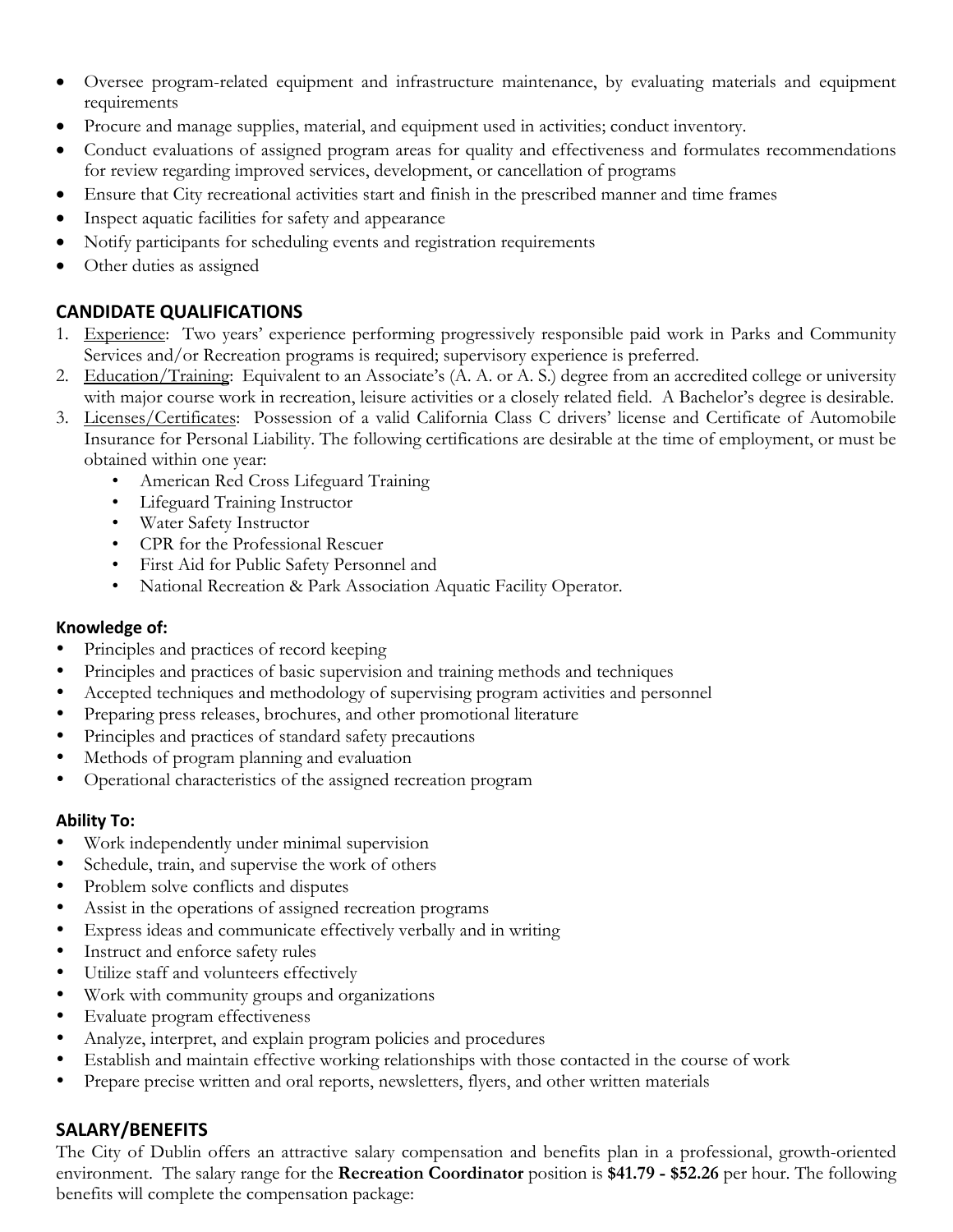- Classic CalPERS Members 2.7%@55; EPMC 0%; 7% Cost Sharing; Single Highest Year
- New CalPERS Members Tier effective 1/1/13 2.0%@62; 3.05 Cost Sharing; 3-Year Final Avg. Compensation
- Pay-for-Performance system available
- Choice of medical plans through PERS with the City contributing up to \$1,956.00 per month
- Post-retirement medical provided under Government Code Section 22892(b) as established by the Public Employees' Medical and Hospital Care Act (PEMHCA) through CalPERS; PEMHCA Minimum.
- City-paid full family dental insurance
- City-paid single vision plan; optional family coverage
- IRS Section 125 plan/\$1,000 annual account seed money (HRA)
- City-paid \$50,000 term life insurance
- City-paid long-term disability insurance
- Wellness reimbursement program \$25 per month
- Employee Assistance Plan
- Education reimbursement program
- Civic Service Leave (Volunteer time off) 8 hours per fiscal year
- Fourteen paid holidays (including two floating holidays) per year
- Approximately 22 days per year of General Leave in lieu of traditional sick & vacation leave; increases with longevity

In addition to the above benefits, the City offers voluntary participation in a deferred compensation program, shortterm disability program, supplemental life insurance, Dependent Care Assistance program and a credit union.

The City of Dublin does not participate in the Social Security system except for mandatory Medicare.

# **ABOUT THE DEPARTMENT**

The Parks and Community Services Department is comprised of three divisions: Recreation, Aquatics and Heritage and Cultural Arts. The department provides an array of programs and activities in support of the City's goal to build community. In addition, the department boasts some popular community facilities, including the newest facility, The Wave (a 31,000 square-foot aquatic center anchored by an indoor pool and waterpark elements opened in 2017).

# **ABOUT THE CITY**

The City of Dublin was incorporated in 1982 and is located in eastern Alameda County, approximately 35 miles southeast of San Francisco. According to the 2020 Census, the City has a population of 72,589 within 15.23 square miles. Dublin's strategic "crossroad" location at the intersection of Interstate 580 and 680 has made the City freeway close and conveniently accessible to the Bay Area with two BART stations.

# **COMMITMENT TO COMMUNITY SERVICE**

The City of Dublin is continually striving to enhance the services provided to our customers. The City organization is committed to creating a challenging and rewarding environment in which all employees representing the City are motivated to respond to the needs of the City's customers. In setting high standards for ourselves, we take pride in:

- Being a responsive and proactive City team, in touch with the changing needs and expectations of the Dublin community.
- Providing the highest level of quality service in all City programs and activities.
- Promoting a "can do" attitude using common sense along with technical/professional knowledge.
- Being committed to high professional standards. A professional attitude encourages an objective approach to analyses of issues.
- Providing information and resources to our customers in a friendly and helpful manner.

# **THE SELECTION PROCESS**

The best qualified candidates whose background and experience most closely meet the City's current needs will be invited to participate in an interview/oral board. In addition, the selection process may consist of written and/or oral components. The City reserves the right to test an applicant in any other manner to determine suitability and to alter